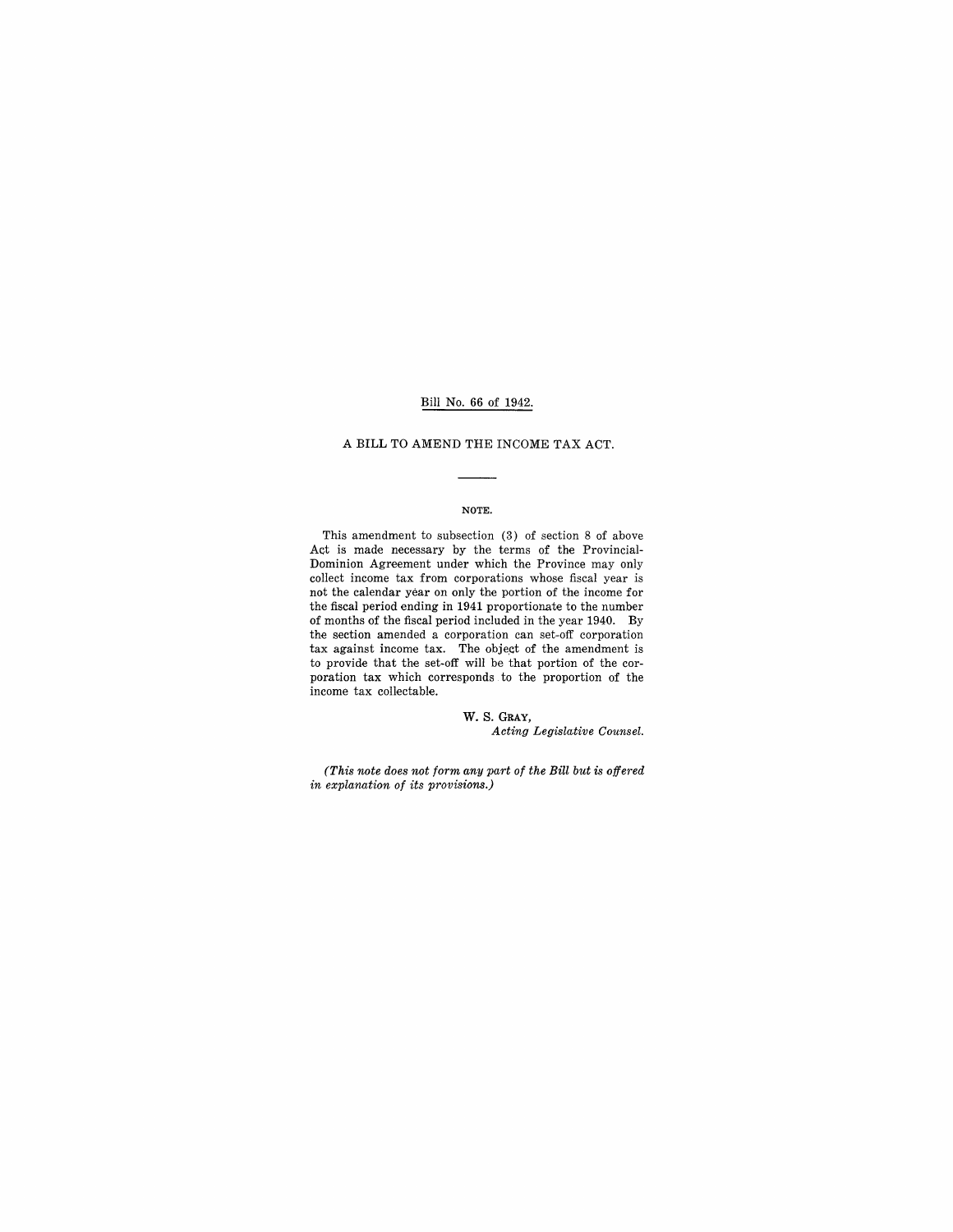## **BILL**

#### No. 66 of 1942.

#### An Act to amend The Income Tax Act.

## *(Assented to* , 1942.)

**HIS** MAJESTY, by and with the advice and consent of the Legislative Assembly of the Province of Alberta, enacts as follows:

**1.** This Act may be cited as *"The Income Tax Act Amendment Act, 1942."* 

2. *The Income Tax Act*, being chapter 5 of the Statutes of Alberta, 1932, is hereby amended as to section 8 thereof by adding at the end of subsection (3) the following proviso:

"Provided that where the fiscal period of a corporation<br>ends on a day other than the thirty-first day of December<br>the amount of the tax payable under the provisions of The<br>Corporations Taxation Act to be set-off against t to the temporary suspension of corporation and income taxes shall be that proportion of the tax for the fiscal period ending in the year, 1941, which the number of days of such fiscal period in the calendar year, 1940 bears to the total number of days of such fiscal period."

**3.** This Act shall come into force on the day upon which it is assented to.